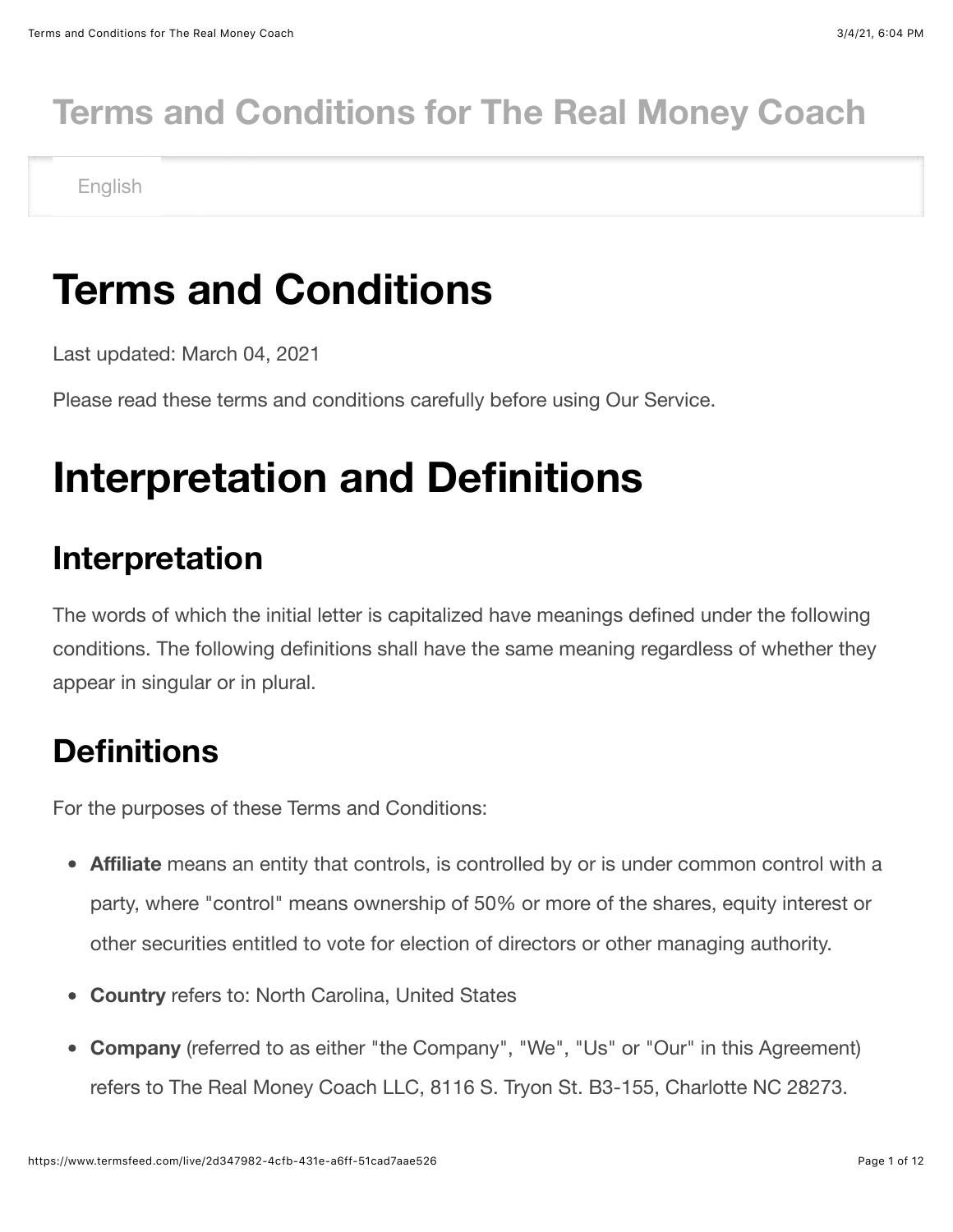- **Device** means any device that can access the Service such as a computer, a cellphone or a digital tablet.
- **Feedback** means feedback, innovations or suggestions sent by You regarding the attributes, performance or features of our Service.
- **Goods** refer to the items offered for sale on the Service.
- **Orders** mean a request by You to purchase Goods from Us.
- **Service** refers to the Website.
- **Subscriptions** refer to the services or access to the Service offered on a subscription  $\bullet$ basis by the Company to You.
- **Terms and Conditions** (also referred as "Terms") mean these Terms and Conditions that form the entire agreement between You and the Company regarding the use of the Service.
- $\bullet$ **Third-party Social Media Service** means any services or content (including data, information, products or services) provided by a third-party that may be displayed, included or made available by the Service.
- **Website** refers to The Real Money Coach, accessible from  $\bullet$ <https://www.therealmoneycoach.com/>
- **You** means the individual accessing or using the Service, or the company, or other legal entity on behalf of which such individual is accessing or using the Service, as applicable.

### **Acknowledgment**

These are the Terms and Conditions governing the use of this Service and the agreement that operates between You and the Company. These Terms and Conditions set out the rights and obligations of all users regarding the use of the Service.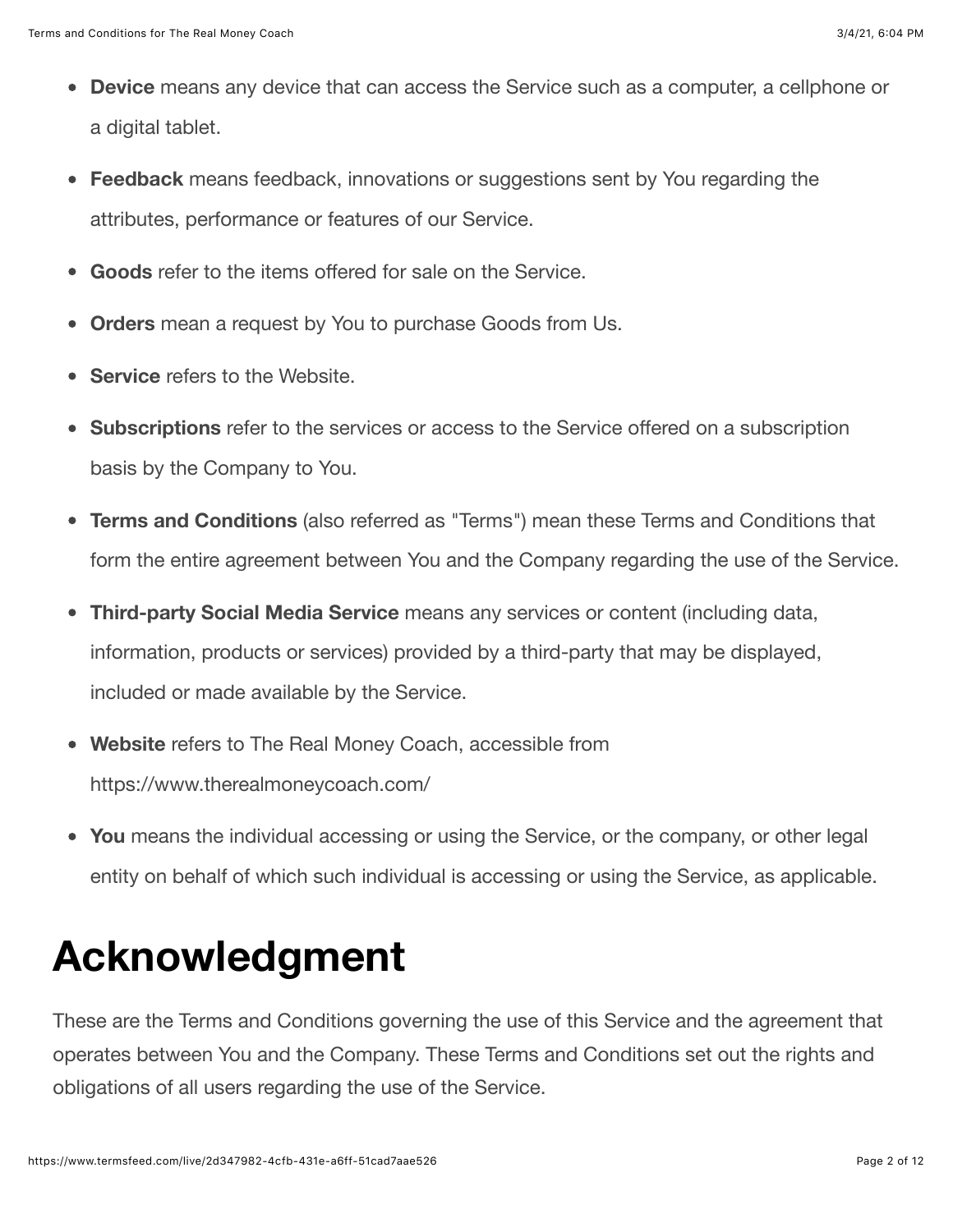Your access to and use of the Service is conditioned on Your acceptance of and compliance with these Terms and Conditions. These Terms and Conditions apply to all visitors, users and others who access or use the Service.

By accessing or using the Service You agree to be bound by these Terms and Conditions. If You disagree with any part of these Terms and Conditions then You may not access the Service.

You represent that you are over the age of 18. The Company does not permit those under 18 to use the Service.

Your access to and use of the Service is also conditioned on Your acceptance of and compliance with the Privacy Policy of the Company. Our Privacy Policy describes Our policies and procedures on the collection, use and disclosure of Your personal information when You use the Application or the Website and tells You about Your privacy rights and how the law protects You. Please read Our Privacy Policy carefully before using Our Service.

### **Placing Orders for Goods**

By placing an Order for Goods through the Service, You warrant that You are legally capable of entering into binding contracts.

#### **Your Information**

If You wish to place an Order for Goods available on the Service, You may be asked to supply certain information relevant to Your Order including, without limitation, Your name, Your email, Your phone number, Your credit card number, the expiration date of Your credit card, Your billing address, and Your shipping information.

You represent and warrant that: (i) You have the legal right to use any credit or debit card(s) or other payment method(s) in connection with any Order; and that (ii) the information You supply to us is true, correct and complete.

By submitting such information, You grant us the right to provide the information to payment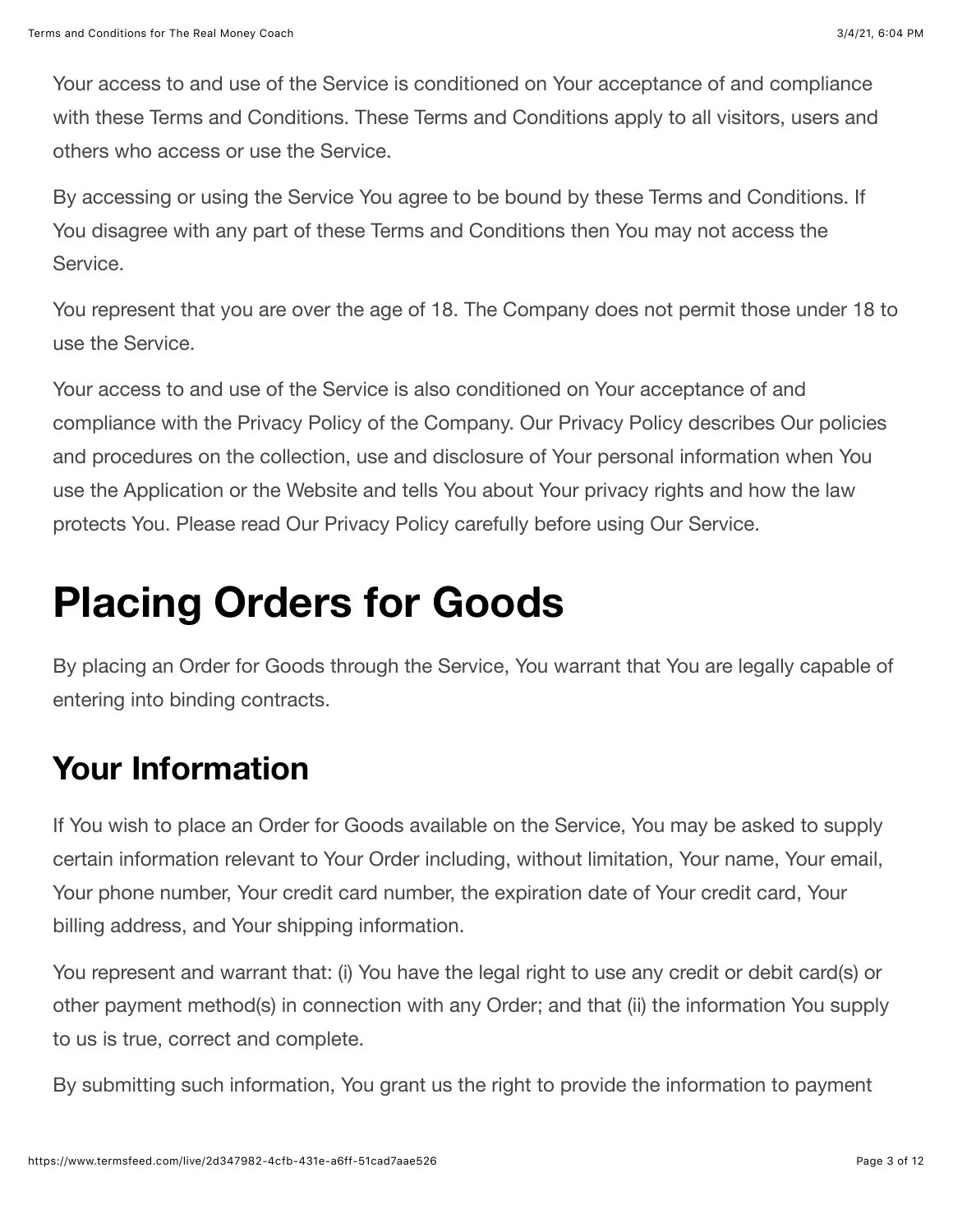processing third parties for purposes of facilitating the completion of Your Order.

#### **Order Cancellation**

We reserve the right to refuse or cancel Your Order at any time for certain reasons including but not limited to:

- Goods availability
- Errors in the description or prices for Goods
- **Frrors in Your Order**

We reserve the right to refuse or cancel Your Order if fraud or an unauthorized or illegal transaction is suspected.

#### **Your Order Cancellation Rights**

Any Goods you purchase can only be returned in accordance with these Terms and Conditions and Our Returns Policy.

Our Returns Policy forms a part of these Terms and Conditions. Please read our Returns Policy to learn more about your right to cancel Your Order.

Your right to cancel an Order only applies to Goods that are returned in the same condition as You received them. You should also include all of the products instructions, documents and wrappings. Goods that are damaged or not in the same condition as You received them or which are worn simply beyond opening the original packaging will not be refunded. You should therefore take reasonable care of the purchased Goods while they are in Your possession.

We will reimburse You no later than 14 days from the day on which We receive the returned Goods. We will use the same means of payment as You used for the Order, and You will not incur any fees for such reimbursement.

You will not have any right to cancel an Order for the supply of any of the following Goods:

The supply of Goods made to Your specifications or clearly personalized.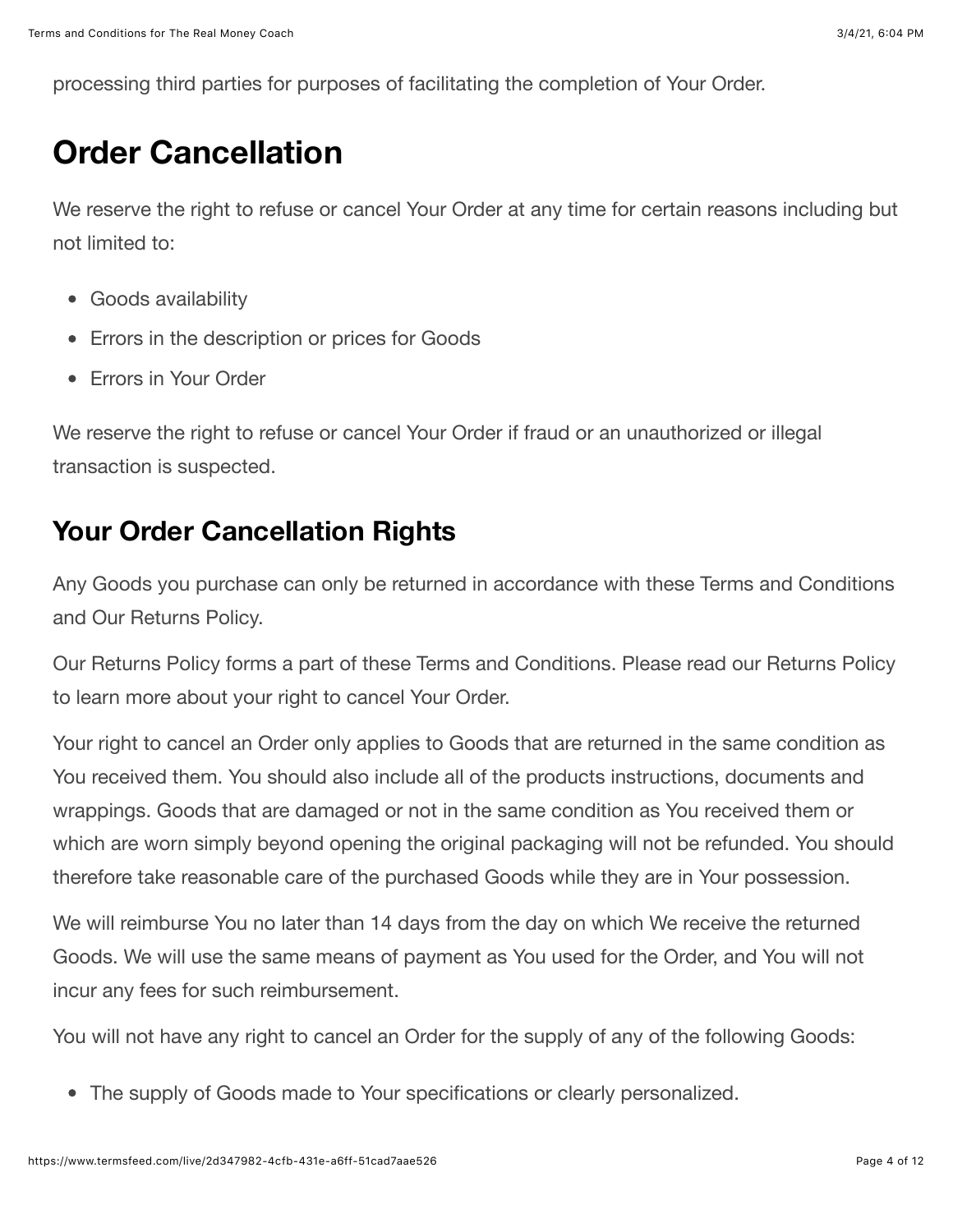- The supply of Goods which according to their nature are not suitable to be returned, deteriorate rapidly or where the date of expiry is over.
- The supply of Goods which are not suitable for return due to health protection or hygiene reasons and were unsealed after delivery.
- The supply of Goods which are, after delivery, according to their nature, inseparably mixed with other items.
- The supply of digital content which is not supplied on a tangible medium if the  $\bullet$ performance has begun with Your prior express consent and You have acknowledged Your loss of cancellation right.

#### **Availability, Errors and Inaccuracies**

We are constantly updating Our offerings of Goods on the Service. The Goods available on Our Service may be mispriced, described inaccurately, or unavailable, and We may experience delays in updating information regarding our Goods on the Service and in Our advertising on other websites.

We cannot and do not guarantee the accuracy or completeness of any information, including prices, product images, specifications, availability, and services. We reserve the right to change or update information and to correct errors, inaccuracies, or omissions at any time without prior notice.

#### **Prices Policy**

The Company reserves the right to revise its prices at any time prior to accepting an Order.

The prices quoted may be revised by the Company subsequent to accepting an Order in the event of any occurrence affecting delivery caused by government action, variation in customs duties, increased shipping charges, higher foreign exchange costs and any other matter beyond the control of the Company. In that event, You will have the right to cancel Your Order.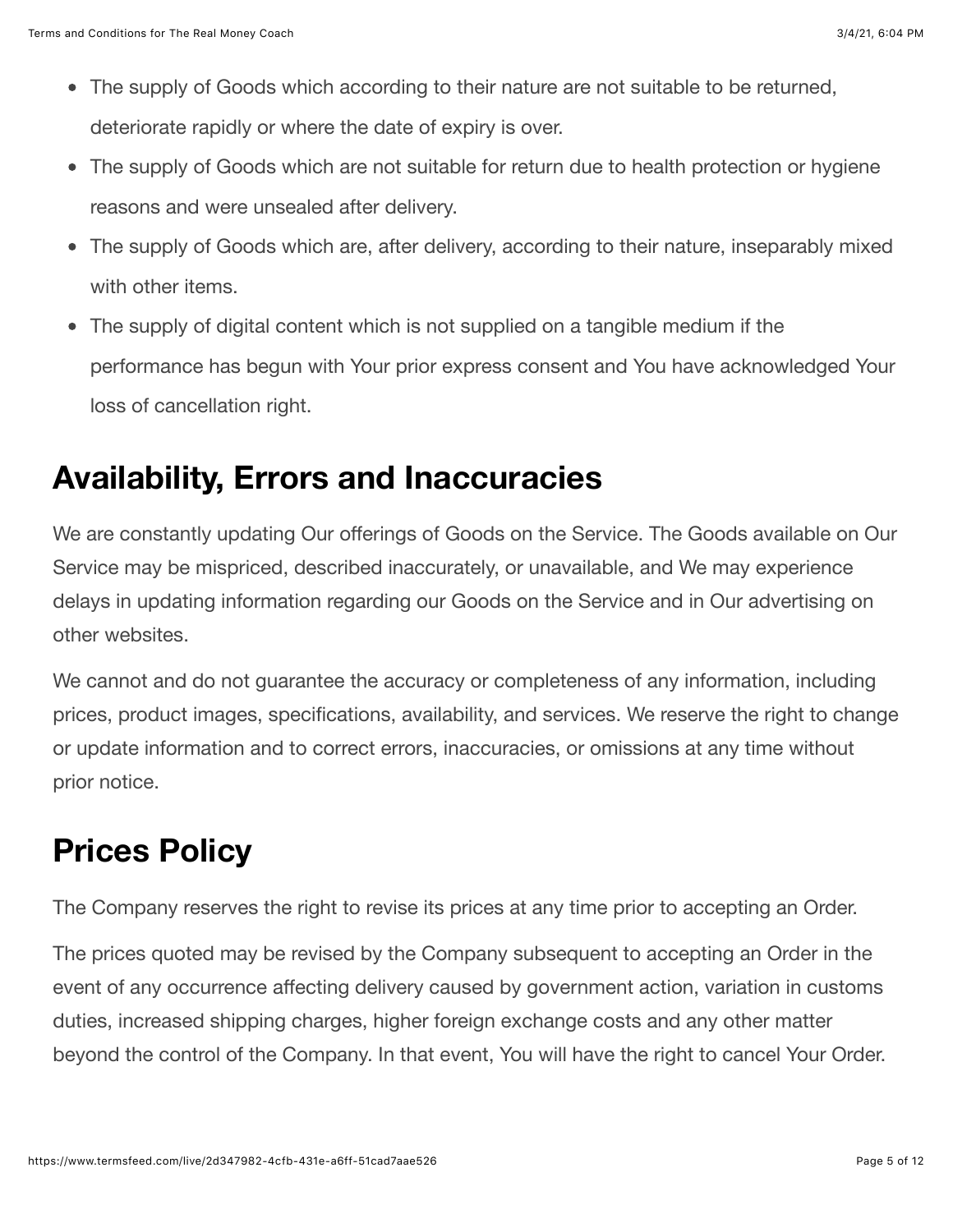#### **Payments**

All Goods purchased are subject to a one-time payment. Payment can be made through various payment methods we have available, such as Visa, MasterCard, Affinity Card, American Express cards or online payment methods (PayPal, for example).

Payment cards (credit cards or debit cards) are subject to validation checks and authorization by Your card issuer. If we do not receive the required authorization, We will not be liable for any delay or non-delivery of Your Order.

# **Subscriptions**

### **Subscription period**

The Service or some parts of the Service are available only with a paid Subscription. You will be billed in advance on a recurring and periodic basis (such as daily, weekly, monthly or annually), depending on the type of Subscription plan you select when purchasing the Subscription.

At the end of each period, Your Subscription will automatically renew under the exact same conditions unless You cancel it or the Company cancels it.

#### **Subscription cancellations**

You may cancel Your Subscription renewal either through Your Account settings page or by contacting the Company. You will not receive a refund for the fees You already paid for Your current Subscription period and You will be able to access the Service until the end of Your current Subscription period.

#### **Billing**

You shall provide the Company with accurate and complete billing information including full name, address, state, zip code, telephone number, and a valid payment method information.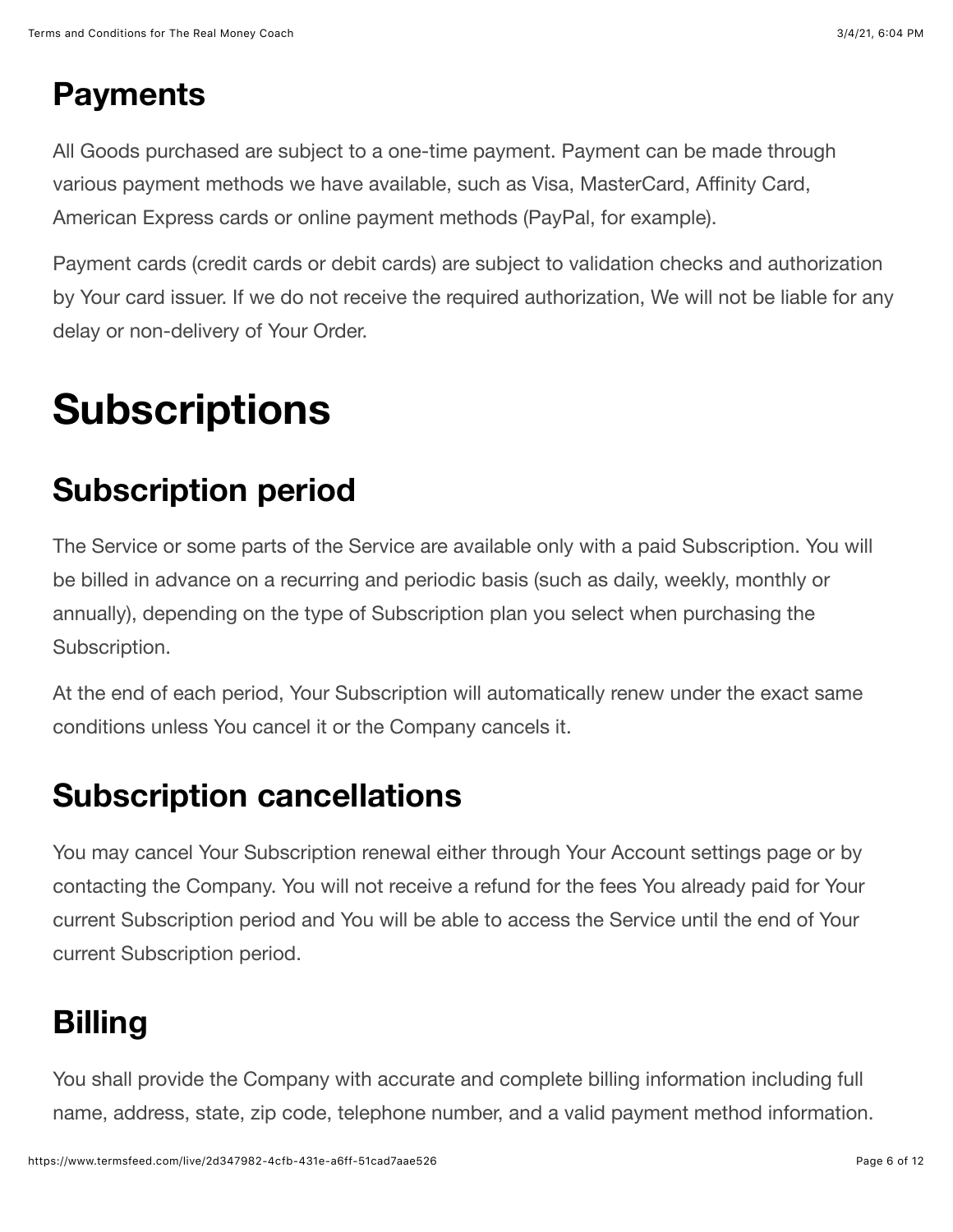Should automatic billing fail to occur for any reason, the Company will issue an electronic invoice indicating that you must proceed manually, within a certain deadline date, with the full payment corresponding to the billing period as indicated on the invoice.

#### **Fee Changes**

The Company, in its sole discretion and at any time, may modify the Subscription fees. Any Subscription fee change will become effective at the end of the then-current Subscription period.

The Company will provide You with reasonable prior notice of any change in Subscription fees to give You an opportunity to terminate Your Subscription before such change becomes effective.

Your continued use of the Service after the Subscription fee change comes into effect constitutes Your agreement to pay the modified Subscription fee amount.

#### **Refunds**

Except when required by law, paid Subscription fees are non-refundable.

Certain refund requests for Subscriptions may be considered by the Company on a case-bycase basis and granted at the sole discretion of the Company.

### **Intellectual Property**

The Service and its original content (excluding Content provided by You or other users), features and functionality are and will remain the exclusive property of the Company and its licensors.

The Service is protected by copyright, trademark, and other laws of both the Country and foreign countries.

Our trademarks and trade dress may not be used in connection with any product or service without the prior written consent of the Company.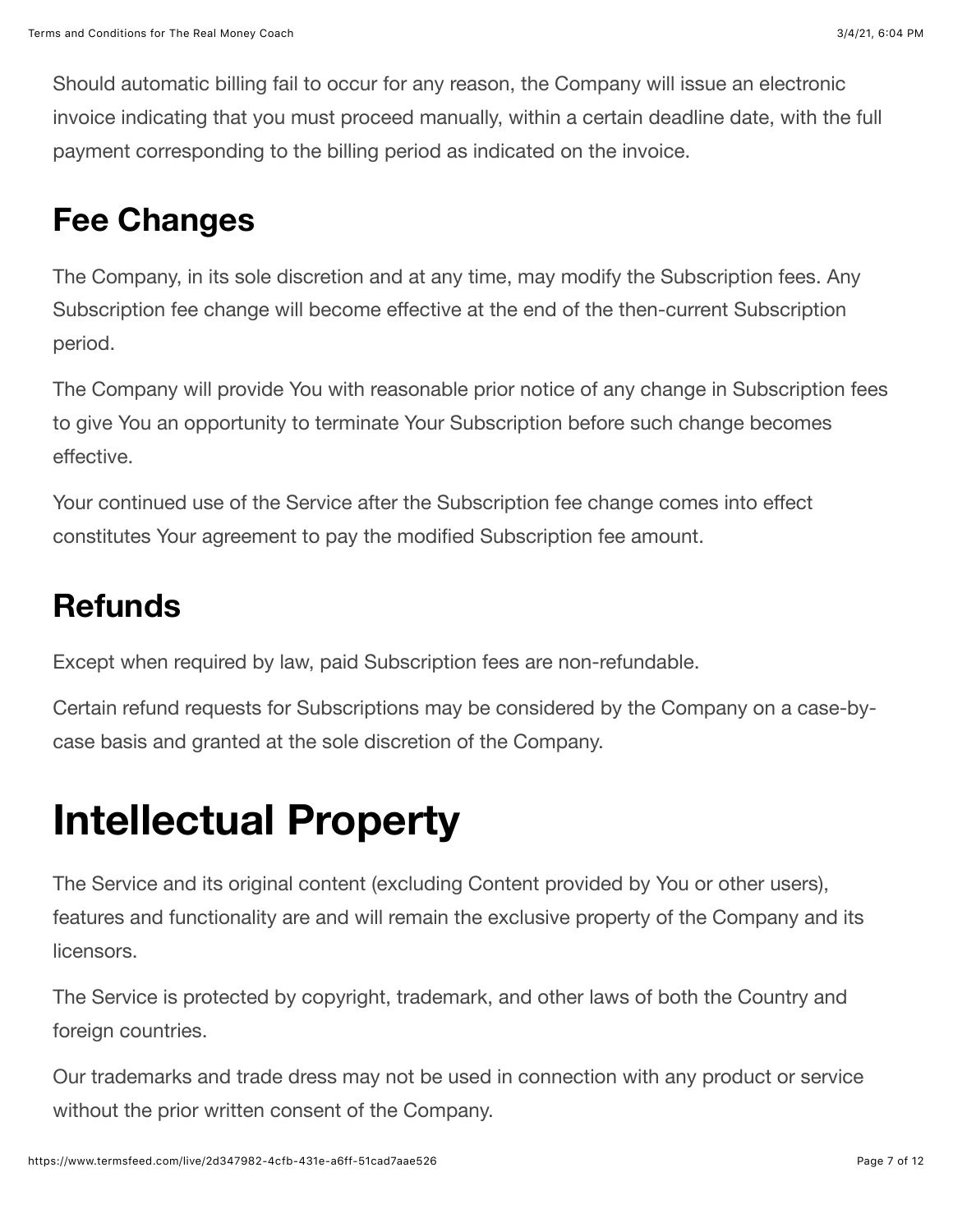## **Your Feedback to Us**

You assign all rights, title and interest in any Feedback You provide the Company. If for any reason such assignment is ineffective, You agree to grant the Company a non-exclusive, perpetual, irrevocable, royalty free, worldwide right and license to use, reproduce, disclose, sub-license, distribute, modify and exploit such Feedback without restriction.

## **Links to Other Websites**

Our Service may contain links to third-party web sites or services that are not owned or controlled by the Company.

The Company has no control over, and assumes no responsibility for, the content, privacy policies, or practices of any third party web sites or services. You further acknowledge and agree that the Company shall not be responsible or liable, directly or indirectly, for any damage or loss caused or alleged to be caused by or in connection with the use of or reliance on any such content, goods or services available on or through any such web sites or services.

We strongly advise You to read the terms and conditions and privacy policies of any third-party web sites or services that You visit.

## **Termination**

We may terminate or suspend Your access immediately, without prior notice or liability, for any reason whatsoever, including without limitation if You breach these Terms and Conditions.

Upon termination, Your right to use the Service will cease immediately.

# **Limitation of Liability**

Notwithstanding any damages that You might incur, the entire liability of the Company and any of its suppliers under any provision of this Terms and Your exclusive remedy for all of the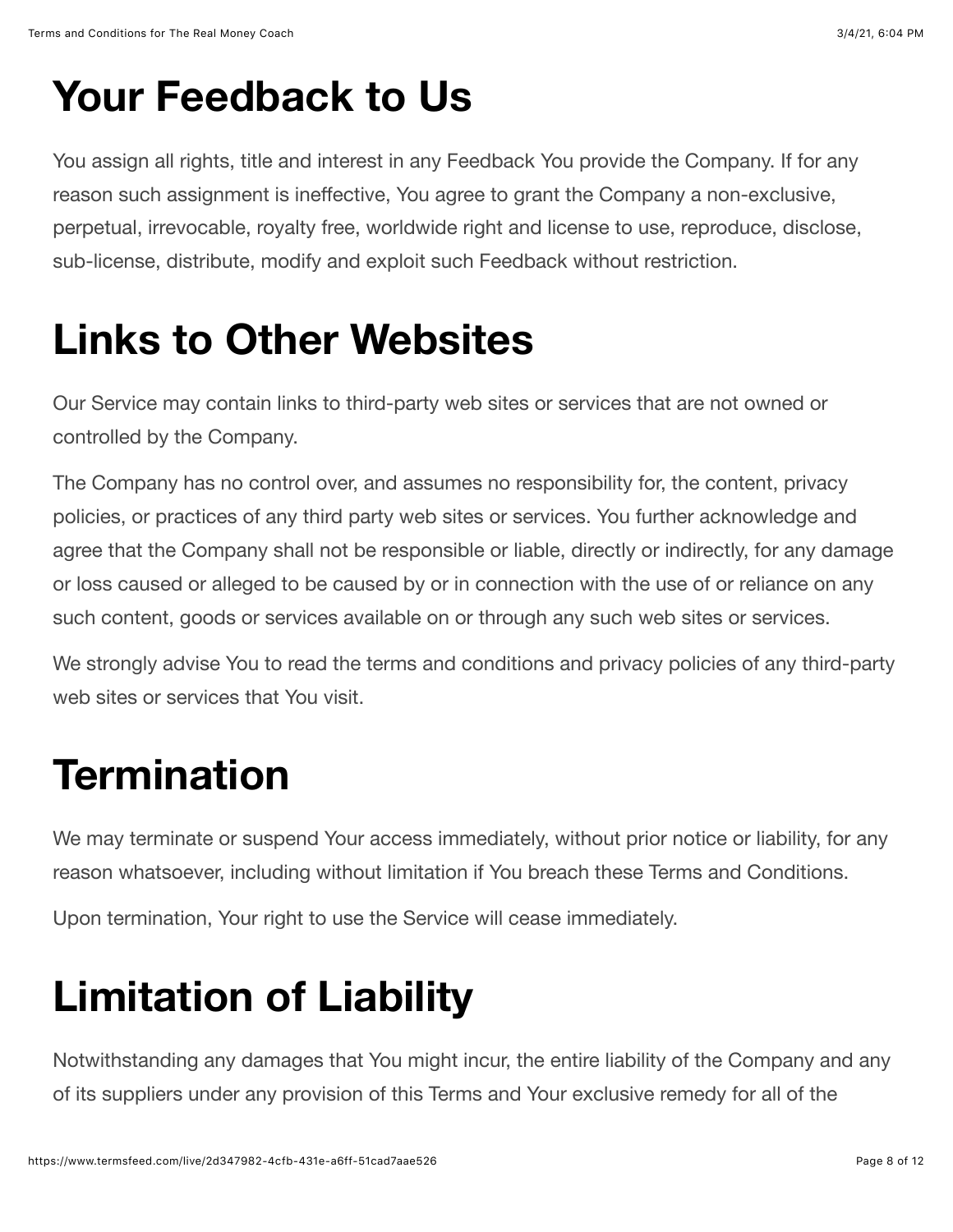foregoing shall be limited to the amount actually paid by You through the Service or 100 USD if You haven't purchased anything through the Service.

To the maximum extent permitted by applicable law, in no event shall the Company or its suppliers be liable for any special, incidental, indirect, or consequential damages whatsoever (including, but not limited to, damages for loss of profits, loss of data or other information, for business interruption, for personal injury, loss of privacy arising out of or in any way related to the use of or inability to use the Service, third-party software and/or third-party hardware used with the Service, or otherwise in connection with any provision of this Terms), even if the Company or any supplier has been advised of the possibility of such damages and even if the remedy fails of its essential purpose.

Some states do not allow the exclusion of implied warranties or limitation of liability for incidental or consequential damages, which means that some of the above limitations may not apply. In these states, each party's liability will be limited to the greatest extent permitted by law.

### **"AS IS" and "AS AVAILABLE" Disclaimer**

The Service is provided to You "AS IS" and "AS AVAILABLE" and with all faults and defects without warranty of any kind. To the maximum extent permitted under applicable law, the Company, on its own behalf and on behalf of its Affiliates and its and their respective licensors and service providers, expressly disclaims all warranties, whether express, implied, statutory or otherwise, with respect to the Service, including all implied warranties of merchantability, fitness for a particular purpose, title and non-infringement, and warranties that may arise out of course of dealing, course of performance, usage or trade practice. Without limitation to the foregoing, the Company provides no warranty or undertaking, and makes no representation of any kind that the Service will meet Your requirements, achieve any intended results, be compatible or work with any other software, applications, systems or services, operate without interruption, meet any performance or reliability standards or be error free or that any errors or defects can or will be corrected.

Without limiting the foregoing, neither the Company nor any of the company's provider makes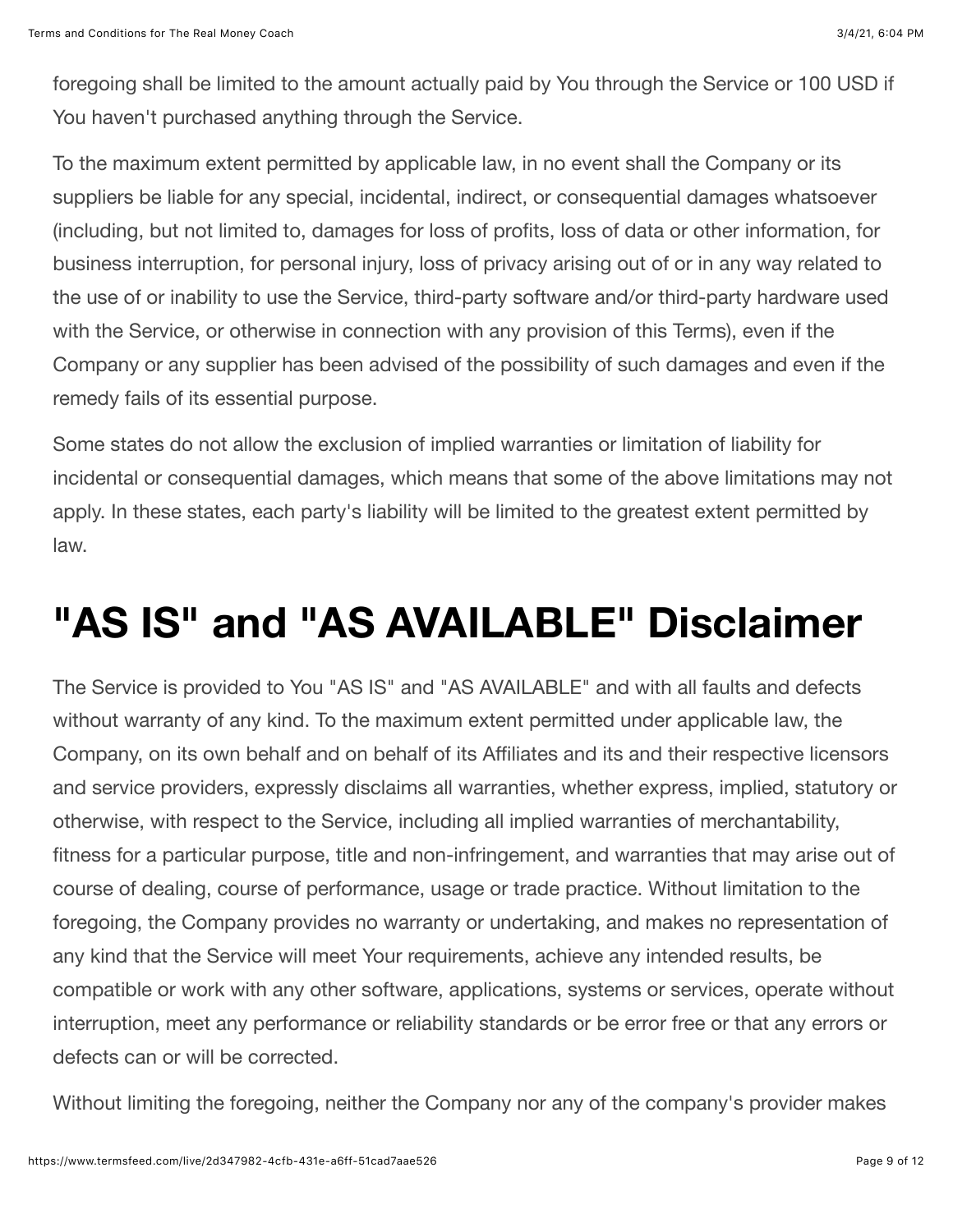any representation or warranty of any kind, express or implied: (i) as to the operation or availability of the Service, or the information, content, and materials or products included thereon; (ii) that the Service will be uninterrupted or error-free; (iii) as to the accuracy, reliability, or currency of any information or content provided through the Service; or (iv) that the Service, its servers, the content, or e-mails sent from or on behalf of the Company are free of viruses, scripts, trojan horses, worms, malware, timebombs or other harmful components.

Some jurisdictions do not allow the exclusion of certain types of warranties or limitations on applicable statutory rights of a consumer, so some or all of the above exclusions and limitations may not apply to You. But in such a case the exclusions and limitations set forth in this section shall be applied to the greatest extent enforceable under applicable law.

### **Governing Law**

The laws of the Country, excluding its conflicts of law rules, shall govern this Terms and Your use of the Service. Your use of the Application may also be subject to other local, state, national, or international laws.

## **Disputes Resolution**

If You have any concern or dispute about the Service, You agree to first try to resolve the dispute informally by contacting the Company.

# **For European Union (EU) Users**

If You are a European Union consumer, you will benefit from any mandatory provisions of the law of the country in which you are resident in.

# **United States Federal Government End Use Provisions**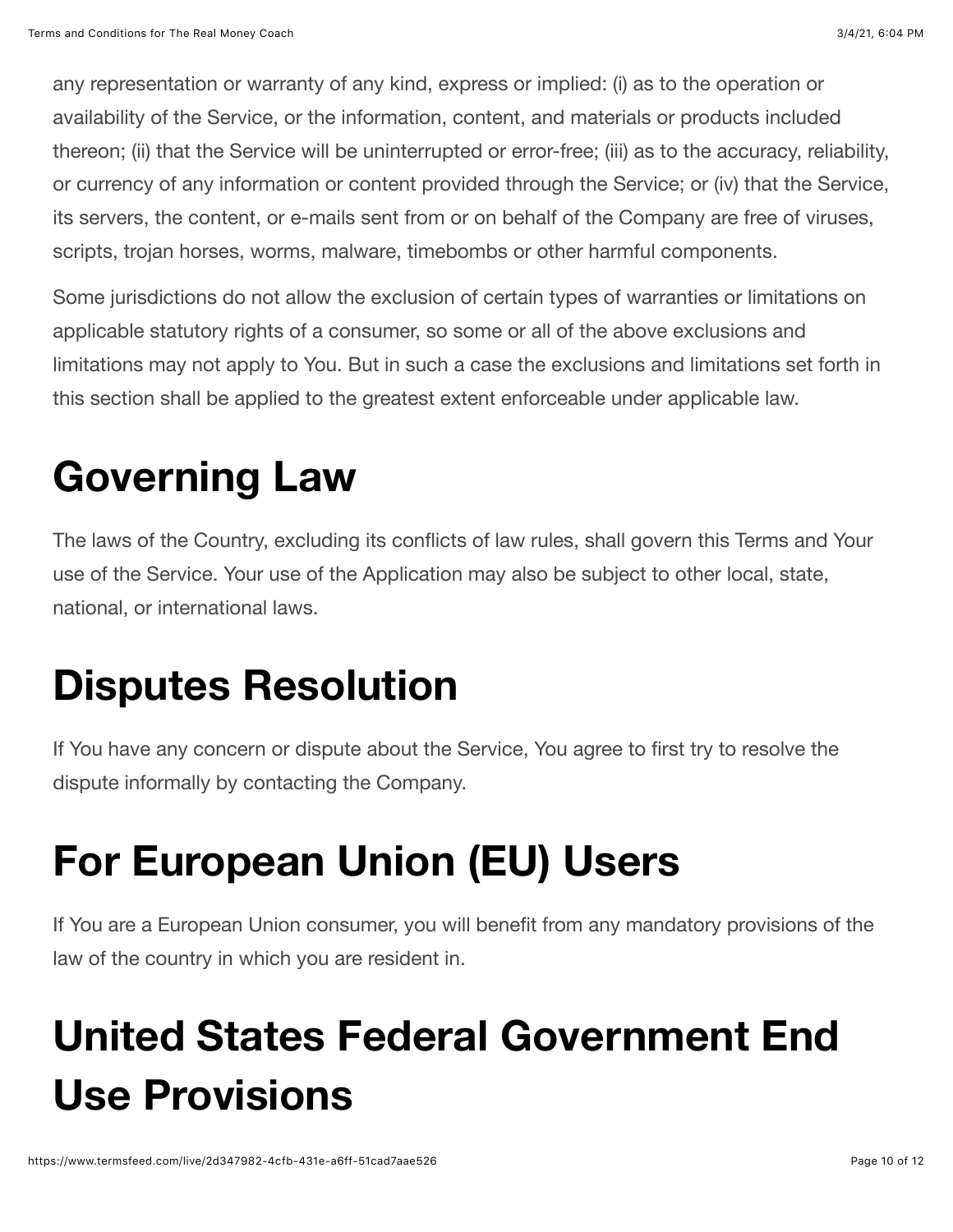If You are a U.S. federal government end user, our Service is a "Commercial Item" as that term is defined at 48 C.F.R. §2.101.

### **United States Legal Compliance**

You represent and warrant that (i) You are not located in a country that is subject to the United States government embargo, or that has been designated by the United States government as a "terrorist supporting" country, and (ii) You are not listed on any United States government list of prohibited or restricted parties.

## **Severability and Waiver**

#### **Severability**

If any provision of these Terms is held to be unenforceable or invalid, such provision will be changed and interpreted to accomplish the objectives of such provision to the greatest extent possible under applicable law and the remaining provisions will continue in full force and effect.

#### **Waiver**

Except as provided herein, the failure to exercise a right or to require performance of an obligation under this Terms shall not effect a party's ability to exercise such right or require such performance at any time thereafter nor shall be the waiver of a breach constitute a waiver of any subsequent breach.

### **Translation Interpretation**

These Terms and Conditions may have been translated if We have made them available to You on our Service. You agree that the original English text shall prevail in the case of a dispute.